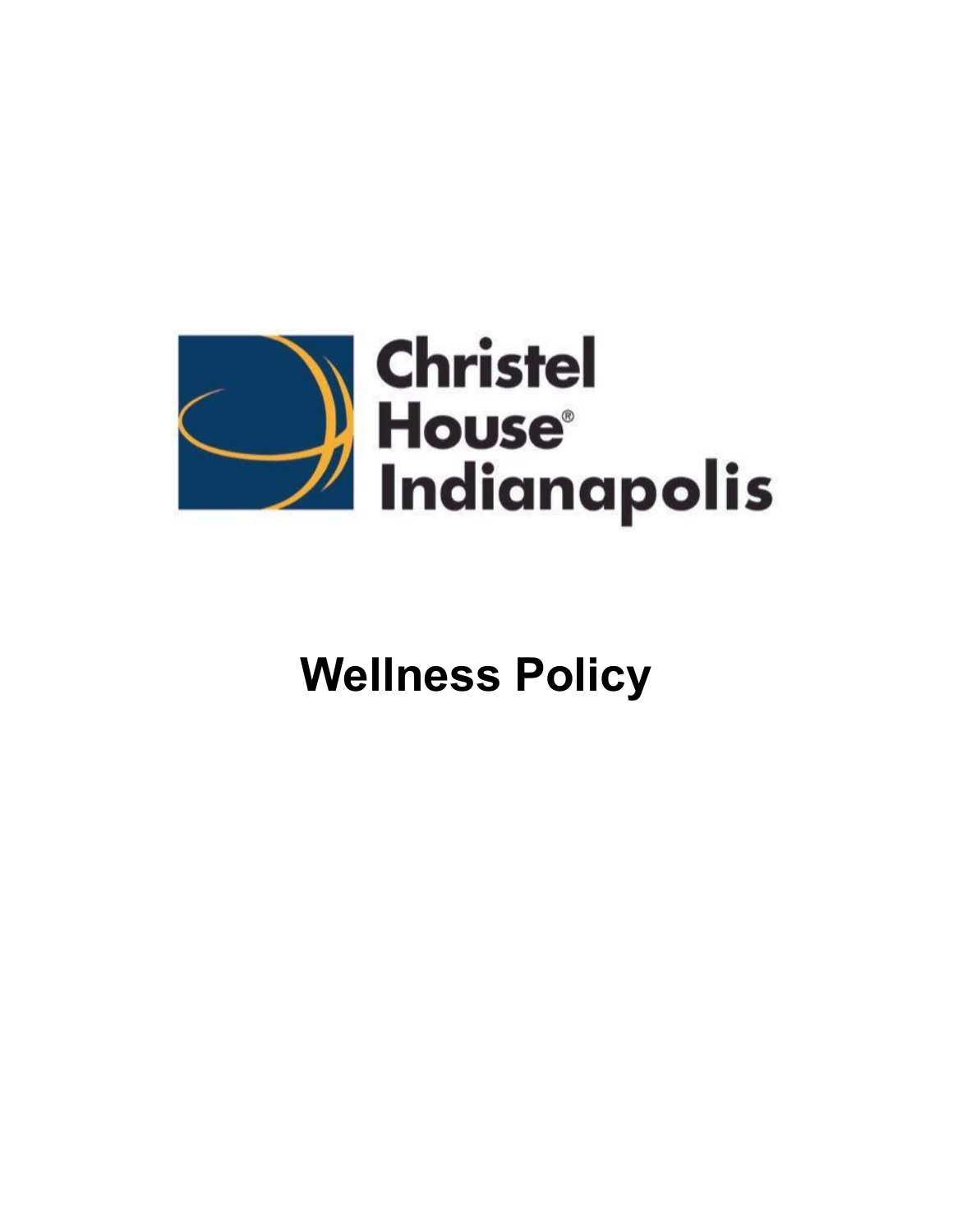# **Table of Contents**

| <b>Wellness Policy Implementation, Monitoring,</b> |     |
|----------------------------------------------------|-----|
|                                                    |     |
|                                                    |     |
| Other Activities that Promote Student Wellness 17  |     |
|                                                    |     |
|                                                    |     |
|                                                    | .21 |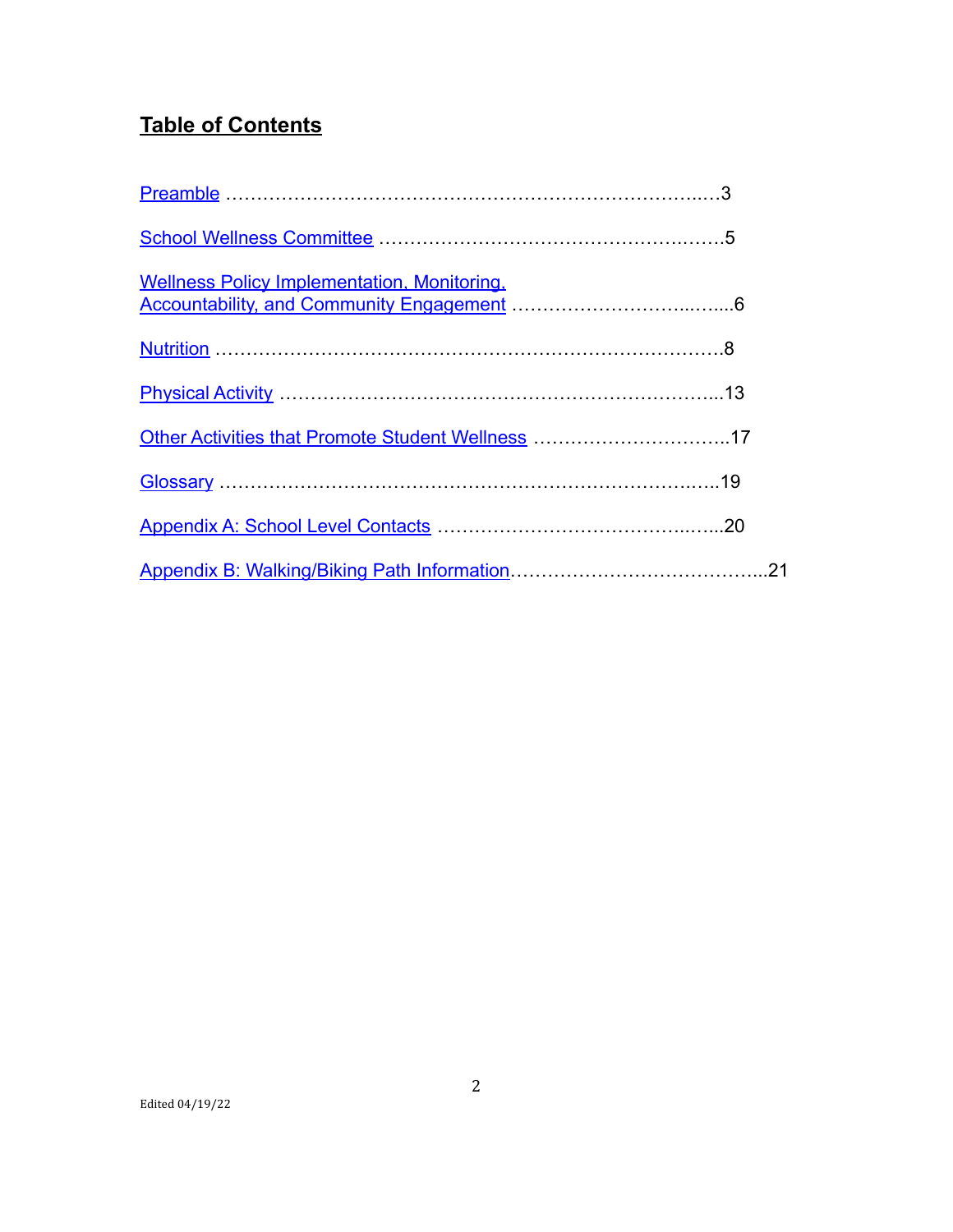# **Christel House Schools Wellness Policy**

*Note: This "Basic" Network-level wellness policy template meets the minimum Federal standards for local school wellness policy implementation under the final rule of the Healthy, [Hunger-Free](https://www.gpo.gov/fdsys/pkg/FR-2016-07-29/pdf/2016-17230.pdf) Kids Act of 2010, the Alliance for a Healthier Generation Healthy Schools Program Bronze-level award criteria, and minimum best practice standards accepted in the education and public health fields. Where appropriate, the template includes optional policy language school Networks can use to establish a stronger policy that meets the Healthy Schools Program Silver or Gold award levels. School Networks should choose policy language that meets their current needs and also supports growth over time] If you are using this tool to compare your policy against, you should include the language in italics as the strongest examples for comparison.*

## <span id="page-2-0"></span>**Preamble**

Christel House Academy Schools (hereto referred to as the Network) is committed to the optimal development of every student. The Network believes that for students to have the opportunity to achieve personal, academic, developmental and social success, we need to create positive, safe and health-promoting learning environments at every level, in every setting, throughout the school year.

Research shows that two components, good nutrition and physical activity before, during and after the school day, are strongly correlated with positive student outcomes. For example, student participation in the U.S. Department of Agriculture's (USDA) School Breakfast Program is associated with higher grades and standardized test scores, lower absenteeism and better performance on cognitive tasks.<sup>1,2,3,4,5,6,7</sup> Conversely, less-than-adequate consumption of specific foods including fruits, vegetables and dairy products, is associated with lower grades among

 $^7$  Taras, H. Nutrition and student performance at school. Journal of School Health. 2005;75(6):199-213.

<sup>&</sup>lt;sup>1</sup> Bradley, B, Green, AC. Do Health and Education Agencies in the United States Share Responsibility for Academic Achievement and Health? A Review of 25 years of Evidence About the Relationship of Adolescents' Academic Achievement and Health Behaviors, Journal of Adolescent Health. 2013; 52(5):523–532.

<sup>&</sup>lt;sup>2</sup> Meyers AF, Sampson AE, Weitzman M, Rogers BL, Kayne H. School breakfast program and school performance. American Journal of Diseases of Children. 1989;143(10):1234–1239.

<sup>&</sup>lt;sup>3</sup> Murphy JM. Breakfast and learning: an updated review. Current Nutrition & Food Science. 2007; 3:3-36.

<sup>4</sup> Murphy JM, Pagano ME, Nachmani J, Sperling P, Kane S, Kleinman RE. The relationship of school breakfast to psychosocial and academic functioning: Cross-sectional and longitudinal observations in an inner-city school sample. Archives of Pediatrics and Adolescent Medicine. 1998;152(9):899–907.

 $<sup>5</sup>$  Pollitt E, Mathews R. Breakfast and cognition: an integrative summary. American Journal of Clinical Nutrition.</sup> 1998; 67(4), 804S–813S.

<sup>6</sup> Rampersaud GC, Pereira MA, Girard BL, Adams J, Metzl JD. Breakfast habits, nutritional status, body weight, and academic performance in children and adolescents. Journal of the American Dietetic Association. 2005;105(5):743–760, quiz 761–762.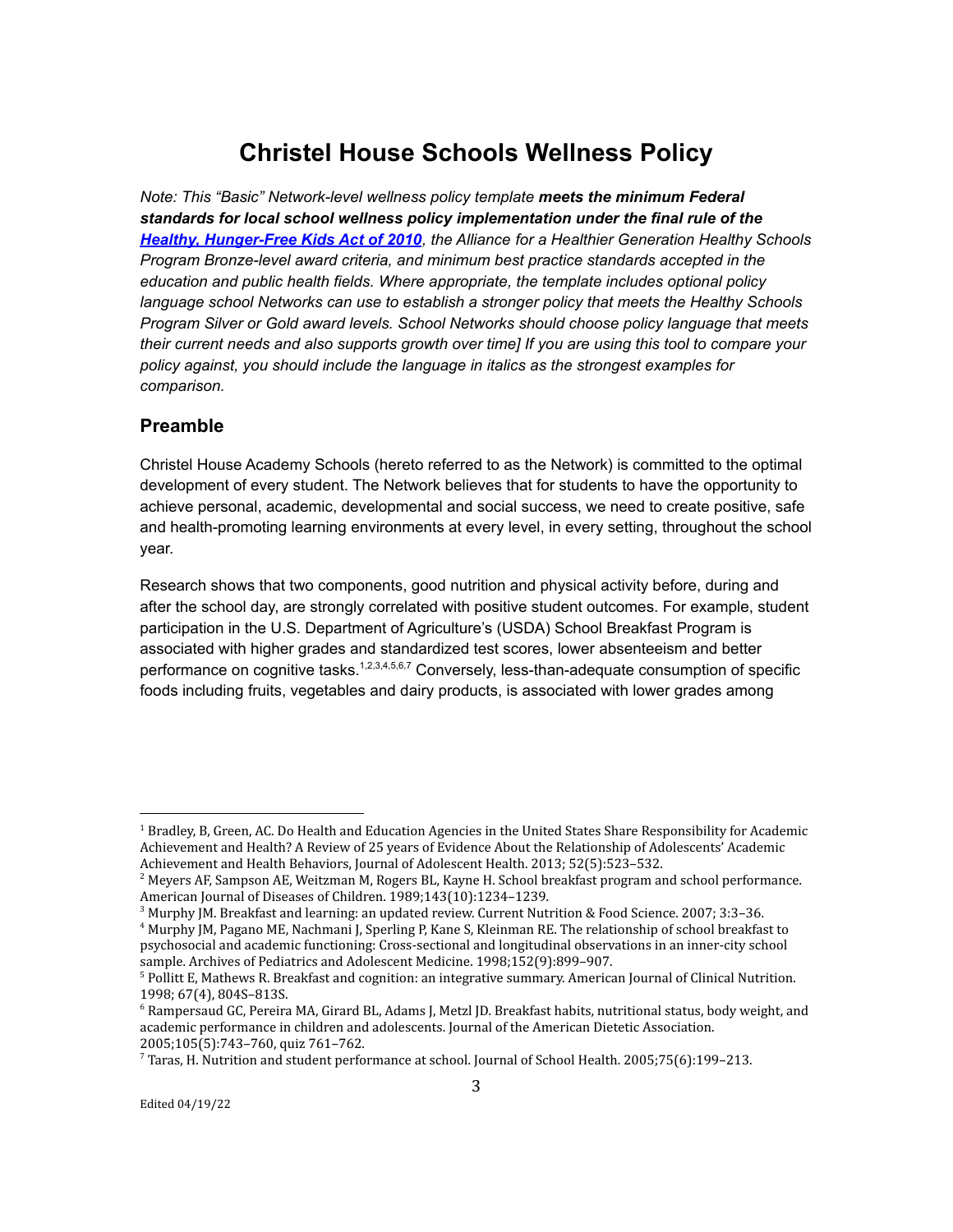students.<sup>8,9,10</sup> In addition, students who are physically active through active transport to and from school, recess, physical activity breaks, high-quality physical education and extracurricular activities do better academically.<sup>11,12,13,14</sup>. Finally, there is evidence that adequate hydration is associated with better cognitive performance. <sup>15,16,17</sup>

This policy outlines the Network's approach to ensuring environments and opportunities for all students to practice healthy eating and physical activity behaviors throughout the school day while minimizing commercial distractions. Specifically, this policy establishes goals and procedures to ensure that:

- Students in the Network have access to healthy foods throughout the school day  $-$  both through reimbursable school meals and other foods available throughout the school campusin accordance with Federal and state nutrition standards;
- Students receive quality nutrition education that helps them develop lifelong healthy eating behaviors;
- Students have opportunities to be physically active before, during and after school;
- Schools engage in nutrition and physical activity promotion and other activities that promote student wellness;
- School staff are encouraged and supported to practice healthy nutrition and physical activity behaviors in and out of school;
- The community is engaged in supporting the work of the Network in creating continuity between school and other settings for students and staff to practice lifelong healthy habits; and
- The Network establishes and maintains an infrastructure for management, oversight, implementation, communication about and monitoring of the policy and its established goals and objectives.

<sup>&</sup>lt;sup>8</sup> MacLellan D, Taylor J, Wood K. Food intake and academic performance among adolescents. Canadian Journal of Dietetic Practice and Research. 2008;69(3):141–144.

<sup>&</sup>lt;sup>9</sup> Neumark-Sztainer D, Story M, Dixon LB, Resnick MD, Blum RW. Correlates of inadequate consumption of dairy products among adolescents. Journal of Nutrition Education. 1997;29(1):12–20.

 $^{10}$  Neumark-Sztainer D, Story M, Resnick MD, Blum RW. Correlates of inadequate fruit and vegetable consumption among adolescents. Preventive Medicine. 1996;25(5):497–505.

<sup>11</sup> Centers for Disease Control and Prevention. *The association between school-based physical activity, including physical education, and academic performance*. Atlanta, GA: US Department of Health and Human Services, 2010.

<sup>12</sup> Singh A, Uijtdewilligne L, Twisk J, van Mechelen W, Chinapaw M. *Physical activity and performance at school: A systematic review of the literature including a methodological quality assessment.* Arch Pediatr Adolesc Med, 2012; 166(1):49-55.

<sup>&</sup>lt;sup>13</sup> Haapala E, Poikkeus A-M, Kukkonen-Harjula K, Tompuri T, Lintu N, Väisto J, Leppänen P, Laaksonen D, Lindi V, Lakka T. *Association of physical activity and sedentary behavior with academic skills – A follow-up study among primary school children*. PLoS ONE, 2014; 9(9): e107031.

<sup>14</sup> Hillman C, Pontifex M, Castelli D, Khan N, Raine L, Scudder M, Drollette E, Moore R, Wu C-T, Kamijo K. *Effects of the FITKids randomized control trial on executive control and brain function*. Pediatrics 2014; 134(4): e1063-1071.

<sup>15</sup> Change Lab Solutions. (2014). *Network Policy Restricting the Advertising of Food and Beverages Not Permitted to be Sold on School Grounds*. Retrieved from

http://changelabsolutions.org/publications/Network-policy-school-food-ads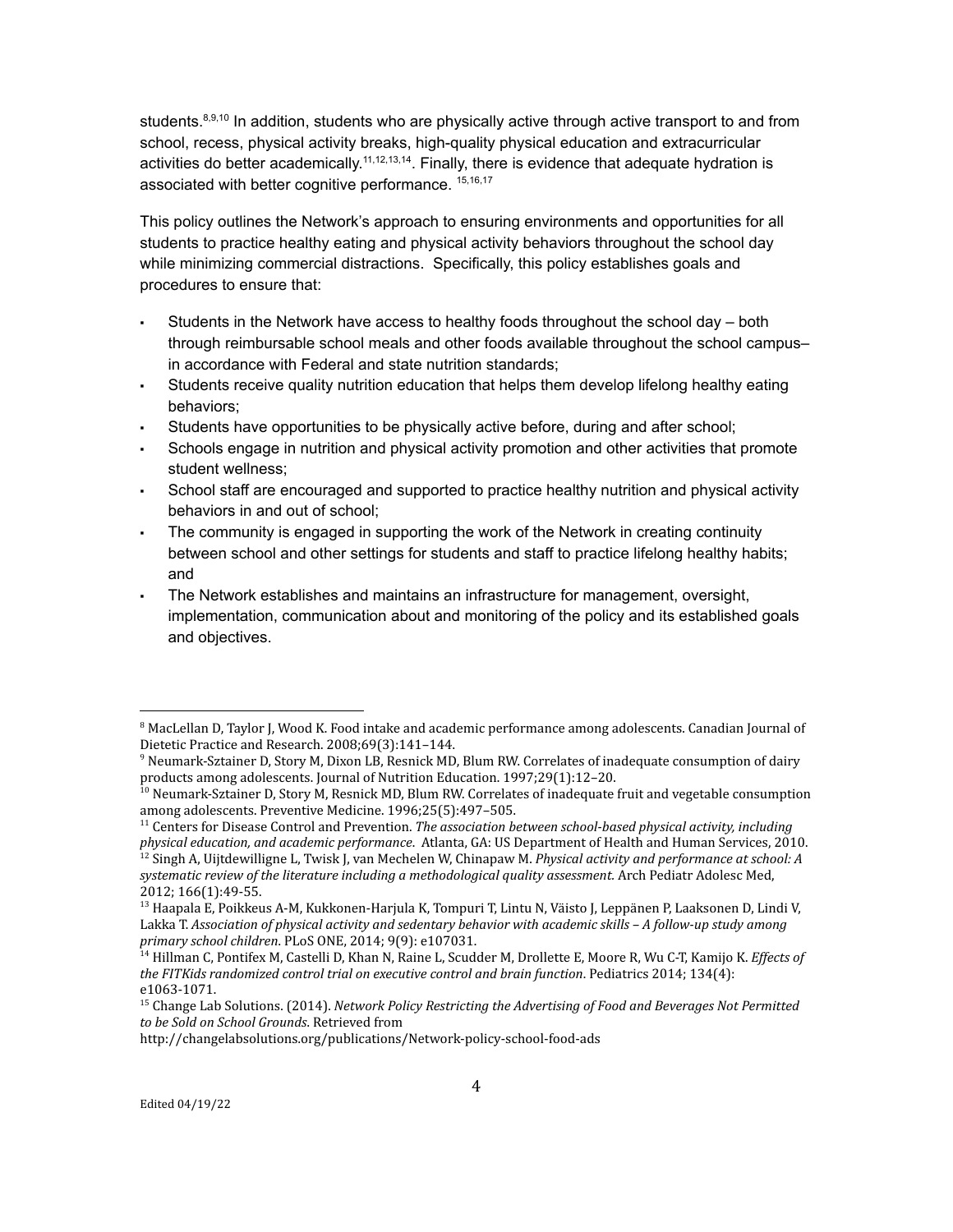This policy applies to all students, staff and schools in the Network. Specific measurable goals and outcomes are identified within each section below.

# <span id="page-4-0"></span>**I. School Wellness Committee**

## *Committee Role and Membership*

The Network will convene a representative Network Wellness Committee (heretofore referred to as the NWC or work within an existing school health/safety committee) that meets at least four times per year to establish goals for and oversee school health and safety policies and programs, including development, implementation and periodic review and update of this Network-level wellness policy (heretofore referred to as "wellness policy").

The NWC membership will represent all school levels (elementary and secondary schools) and include (to the extent possible), but not be limited to: parents and caregivers; students; representatives of the school nutrition program (e.g., school nutrition director); physical education teachers; health education teachers; school health professionals (e.g., health education teachers, school health services staff [e.g., nurses, physicians, dentists, health educators, and other allied health personnel who provide school health services], and mental health and social services staff [e.g., school counselors, psychologists, social workers, or psychiatrists]; school administrators (e.g.., superintendent, principal, vice principal), school board members; health professionals (e.g., dietitians, doctors, nurses, dentists); and the general public. When possible, membership will also include Supplemental Nutrition Assistance Program Education coordinators (SNAP-Ed). To the extent possible, the NWC will include representatives from each school building and reflect the diversity of the community.

## *Leadership*

The Head of Schools or designee(s) will convene the NWC and facilitate development of and updates to the wellness policy, and will ensure each school's compliance with the policy.

The designated official for oversight is the Operations Support Coordinator, reachable at 317.783.4690.

| <b>Name</b> | Title/<br><b>Relationship to</b><br>the School or<br><b>Network</b> | <b>Email address</b> | Role on<br><b>Committee</b> |
|-------------|---------------------------------------------------------------------|----------------------|-----------------------------|
|             |                                                                     |                      |                             |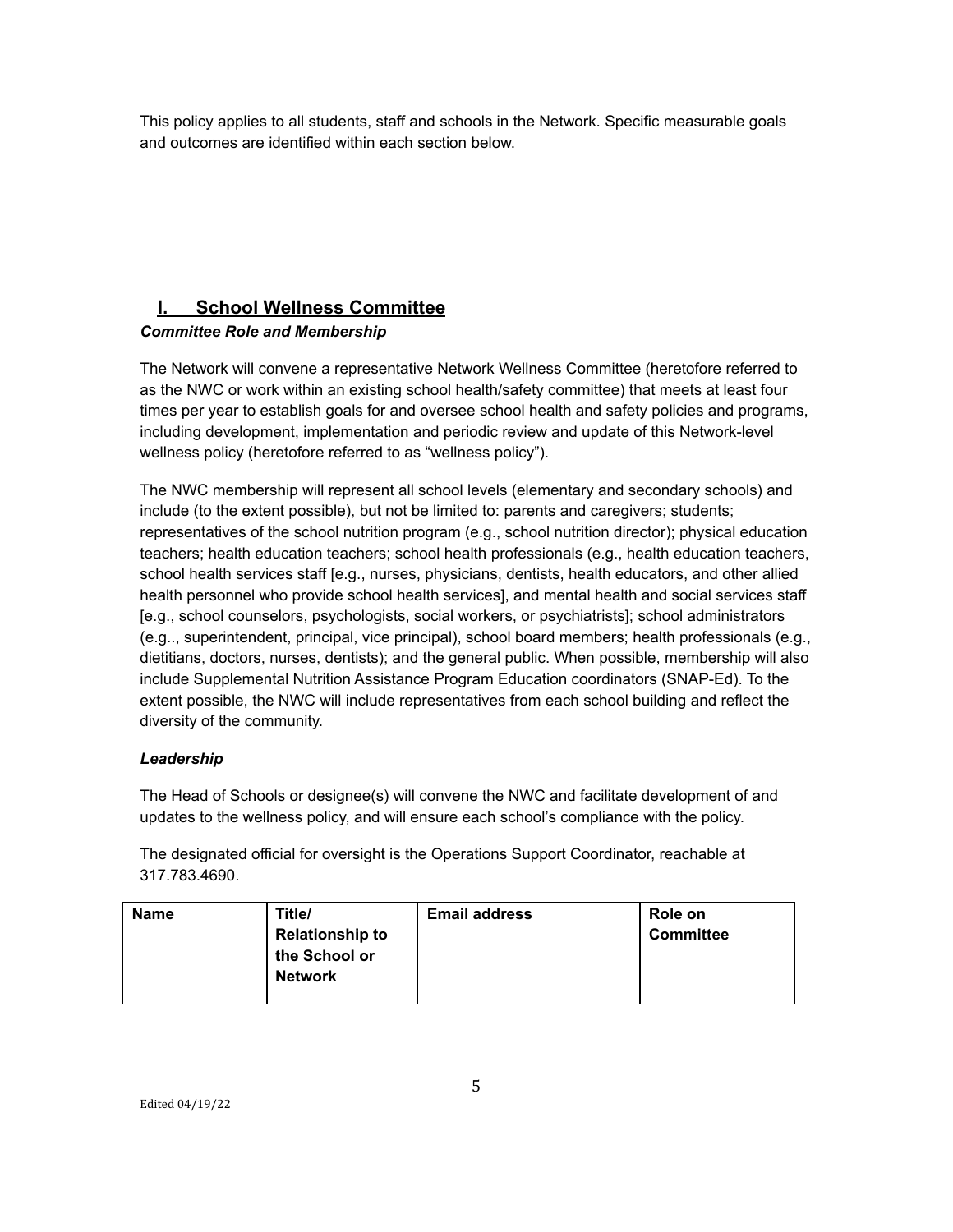| Tim Sopko                   | <b>CH Schools</b><br>Director of<br>Operations               | tsopko@chschools.org          | Leads and<br>organizes<br>committee |
|-----------------------------|--------------------------------------------------------------|-------------------------------|-------------------------------------|
| <b>Phil Ranck</b>           | <b>CH Schools</b><br>Facilities and Ops.<br>Manager          | pranck@chschools.org          | Member                              |
| Donnie Carver               | <b>CHA West</b><br>principal                                 | dcarver@chschools.org         | Member                              |
| <b>Caitlin Dicus</b>        | <b>CHA West</b><br>Secretary                                 | cdicus@chschools.org          | Member                              |
| Molly Blade                 | School nurse w/<br><b>Community Health</b><br><b>Network</b> | nursewest@chschools.org       | Member                              |
| <b>Eric White</b>           | CH Schools ICT<br>Manager                                    | ewhite@chschools.org          | Member                              |
| Megan<br>Manternach         | <b>CHA South Social</b><br>Worker                            | mmanternach@chschools.or<br>g | Member                              |
| Cierra Stout                | <b>CHA South Grade</b><br>4 Teacher                          | cstout@chschools.org          | Member                              |
| Juanita Hyer                | <b>CHA South Grade</b><br>4 Teacher                          | jhyer@chschools.org           | Member                              |
| Jaclyn Wehmeier             | <b>CHA South Grade</b><br>3 Teacher                          | jwehmeier@chschools.org       | Member                              |
| <b>Michelle Estes</b>       | Sodexo General<br>Manager                                    | mestes@chschools.org          | Member/Nutrition<br><b>Director</b> |
| Christina<br>Summers-Wooley | Parent/Student<br>Recruiter                                  | csummers@chschools.org        | Member/Parent<br>Rep.               |

# **II. Wellness Policy Implementation, Monitoring, Accountability and Community Engagement**

#### *Implementation Plan*

The Network will develop and maintain a plan for implementation to manage and coordinate the execution of this wellness policy. The plan delineates roles, responsibilities, actions and timelines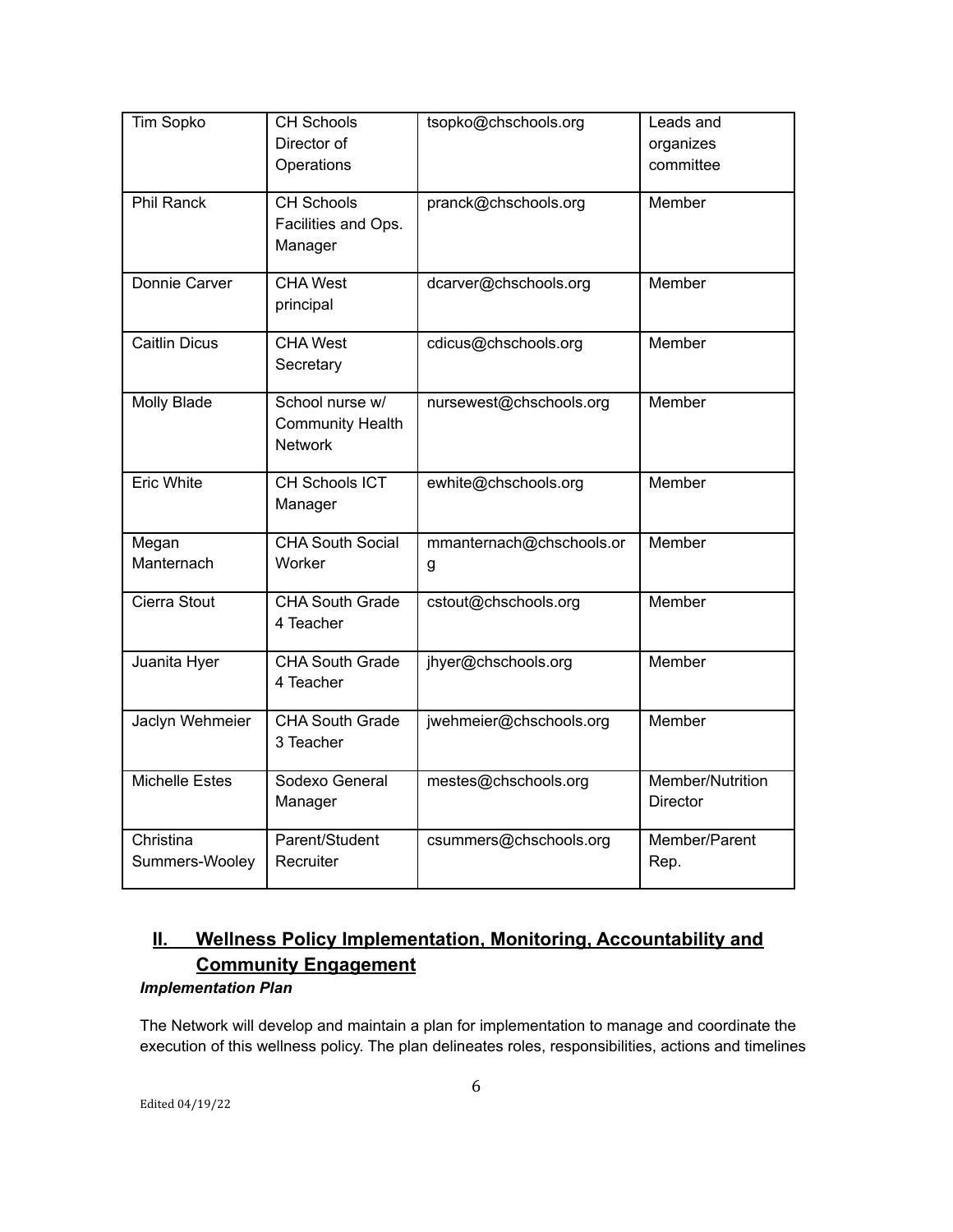specific to each school; and includes information about who will be responsible to make what change, by how much, where and when; as well as specific goals and objectives for nutrition standards for all foods and beverages available on the school campus, food and beverage marketing, nutrition promotion and education, physical activity, physical education and other school-based activities that promote student wellness. It is recommended that the school use the Healthy Schools [Program](http://www.schools.healthiergeneration.org/) online tools to complete a school-level assessment based on the Centers for Disease Control and Prevention's School Health Index, create an action plan that fosters implementation and generate an annual progress report.

#### *Recordkeeping*

The Network will retain records to document compliance with the requirements of the wellness policy at the Business Office's location and/or in the Network's Google Drive. Documentation maintained in this location will include but will not be limited to:

- The written wellness policy;
- Documentation demonstrating that the policy has been made available to the public;
- Documentation of efforts to review and update the Local Schools Wellness Policy; including an indication of who is involved in the update and methods the Network uses to make stakeholders aware of their ability to participate on the NWC;
- Documentation to demonstrate compliance with the annual public notification requirements;
- The most recent assessment on the implementation of the local school wellness policy;
- Documentation demonstrating the most recent assessment on the implementation of the Local School Wellness Policy has been made available to the public.

#### *Annual Notification of Policy*

The Network will actively inform families and the public each year of basic information about this policy, including its content, any updates to the policy and implementation status. The Network will make this information available. The Network will provide as much information as possible about the school nutrition environment. This will include a summary of the Network's (or schools') events or activities related to wellness policy implementation. Annually, the Academy will also publicize the name and contact information of the Network/school officials leading and coordinating the committee, as well as information on how the public can get involved with the school wellness committee.

#### *Triennial Progress Assessments*

At least once every three years, the Network will evaluate compliance with the wellness policy to assess the implementation of the policy and include:

- **▪** The extent to which schools under the jurisdiction of the Network are in compliance with the wellness policy;
- **▪** The extent to which the Network's wellness policy compares to the Alliance for a Healthier Generation's model wellness policy; and

Edited 04/19/22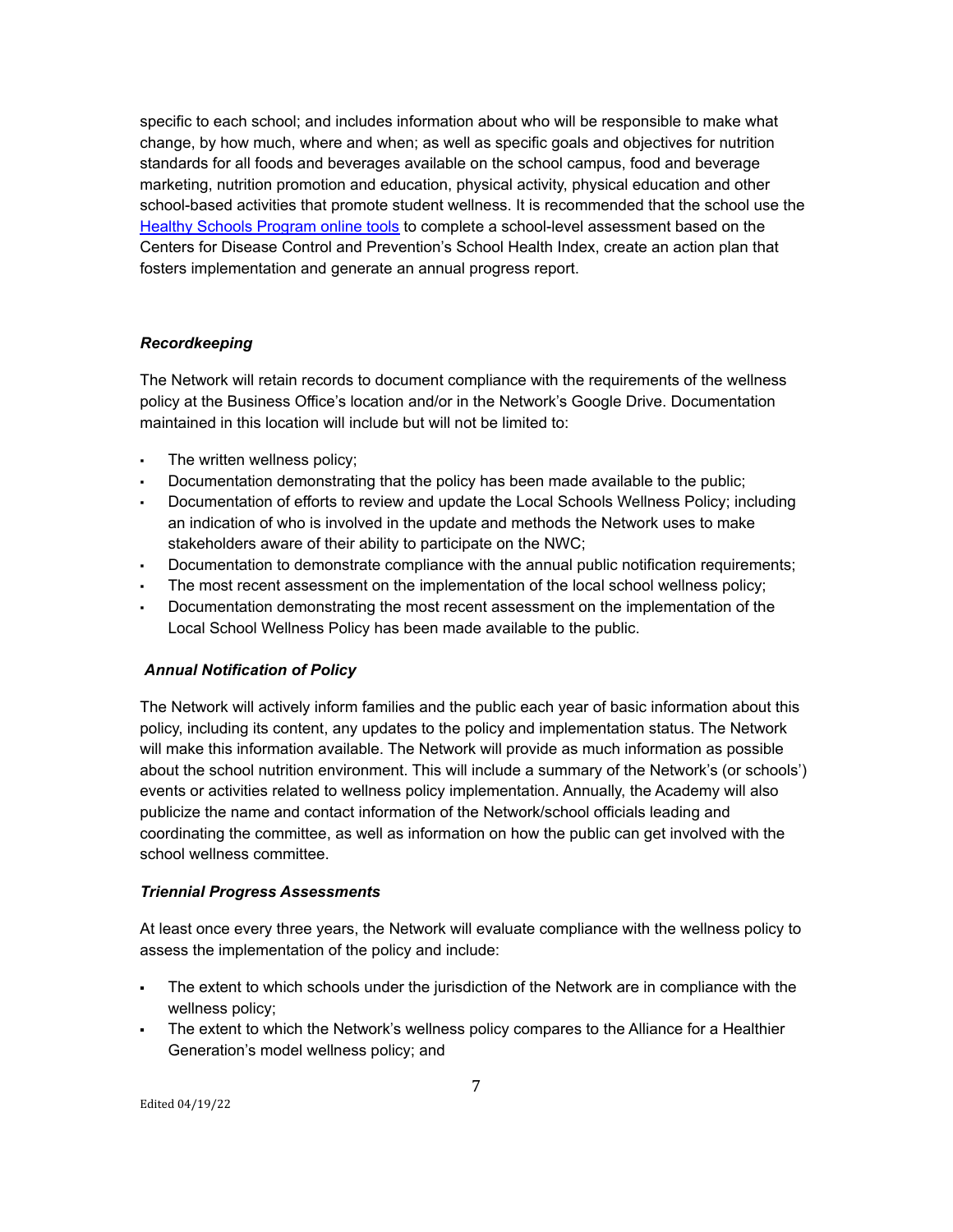**▪** A description of the progress made in attaining the goals of the Network's wellness policy. The position/person responsible for managing the triennial assessment and contact information is Tim Sopko, Director of Operations, and Michelle Estes, Sodexo General Manager, both reachable by phone at 317.783.4901.

The NWC, in collaboration with individual schools, will monitor schools' compliance with this wellness policy.

The Network will actively notify households/families of the availability of the triennial progress report.

#### *Revisions and Updating the Policy*

The NWC will update or modify the wellness policy based on the results of the annual School Health Index and triennial assessments and/or as Network priorities change; community needs change; wellness goals are met; new health science, information, and technology emerges; and new Federal or state guidance or standards are issued. **The wellness policy will be assessed and updated as indicated at least every three years, following the triennial assessment.**

#### *Community Involvement, Outreach and Communications*

The Network is committed to being responsive to community input, which begins with awareness of the wellness policy. The Network will actively communicate ways in which representatives of NWC and others can participate in the development, implementation and periodic review and update of the wellness policy through a variety of means appropriate for that Network. The Network will also inform parents of the improvements that have been made to school meals and compliance with school meal standards, availability of child nutrition programs and how to apply, and a description of and compliance with Smart Snacks in School nutrition standards. The Network will use electronic mechanisms, such as email or displaying notices on the Network's website, as well as non-electronic mechanisms, such as newsletters, presentations to parents, or sending information home to parents, to ensure that all families are actively notified of the content of, implementation of, and updates to the wellness policy, as well as how to get involved and support the policy. The Network will ensure that communications are culturally and linguistically appropriate to the community, and accomplished through means similar to other ways that the Network and individual schools are communicating important school information with parents.

The Network will actively notify the public about the content of or any updates to the wellness policy annually, at a minimum. The Network will also use these mechanisms to inform the community about the availability of the annual and triennial reports.

#### <span id="page-7-0"></span>**III. Nutrition**

#### *School Meals*

Our school Network is committed to serving healthy meals to children, with plenty of fruits, vegetables, whole grains, and fat-free and low-fat milk; that are moderate in sodium, low in saturated fat, and have zero grams trans fat per serving (nutrition label or manufacturer's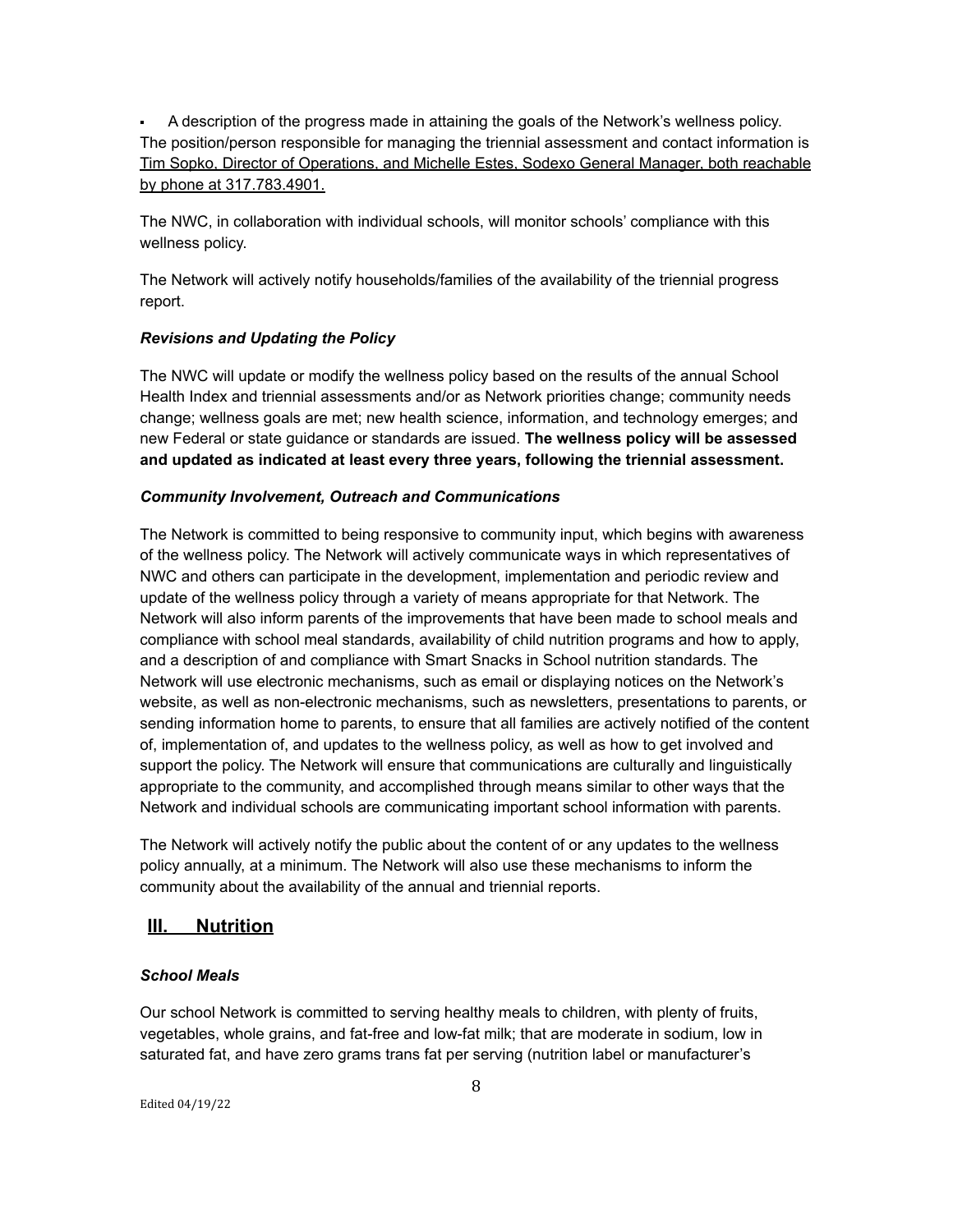specification); and to meeting the nutrition needs of school children within their calorie requirements. The school meal programs aim to improve the diet and health of school children, help mitigate childhood obesity, model healthy eating to support the development of lifelong healthy eating patterns and support healthy choices while accommodating cultural food preferences and special dietary needs.

All schools within the Network participate in USDA child nutrition programs, including the National School Lunch Program (NSLP), the School Breakfast Program (SBP), Fresh Fruit & Vegetable Program (FFVP), Summer Food Service Program (SFSP), and the After School Snack Program (ASSP). All schools within the Network are committed to offering school meals through the NSLP and SBP programs, and other applicable Federal child nutrition programs, that:

- Are accessible to all students;
- Are appealing and attractive to children;
- Are served in clean and pleasant settings;
- Meet or exceed current nutrition requirements established by local, state, and Federal statutes and regulations. (The Network offers reimbursable school meals that meet [USDA](http://www.fns.usda.gov/school-meals/nutrition-standards-school-meals) nutrition [standards](http://www.fns.usda.gov/school-meals/nutrition-standards-school-meals).)
- Promote healthy food and beverage choices using at least ten of the following [Smarter](http://smarterlunchrooms.org/ideas) [Lunchroom](http://smarterlunchrooms.org/ideas) techniques:
	- − Whole fruit options are displayed in attractive bowls or baskets (instead of chafing dishes or hotel pans).
	- − Sliced or cut fruit is available daily.
	- − Daily fruit options are displayed in a location in the line of sight and reach of students.
	- − All available vegetable options have been given creative or descriptive names.
	- − Daily vegetable options are bundled into all grab-and-go meals available to students.
	- − All staff members, especially those serving, have been trained to politely prompt students to select and consume the daily vegetable options with their meal.
	- − White milk is placed in front of other beverages in all coolers.
	- − Alternative entrée options (e.g., salad bar, yogurt parfaits, etc.) are highlighted on posters or signs within all service and dining areas.
	- − A reimbursable meal can be created in any service area available to students (e.g., salad bars, snack rooms, etc.).
	- − Student surveys and taste testing opportunities are used to inform menu development, dining space decor and promotional ideas.
	- − Student artwork is displayed in the service and/or dining areas.
	- − Daily announcements are used to promote and market menu options.
	- − Students are served lunch at a reasonable and appropriate time of day.
	- − Lunch will follow the recess period to better support learning and healthy eating.

#### *Staff Qualifications and Professional Development*

All school nutrition program directors, managers and staff will meet or exceed hiring and annual continuing education/training requirements in the USDA [professional](http://www.fns.usda.gov/sites/default/files/CN2014-0130.pdf) standards for child nutrition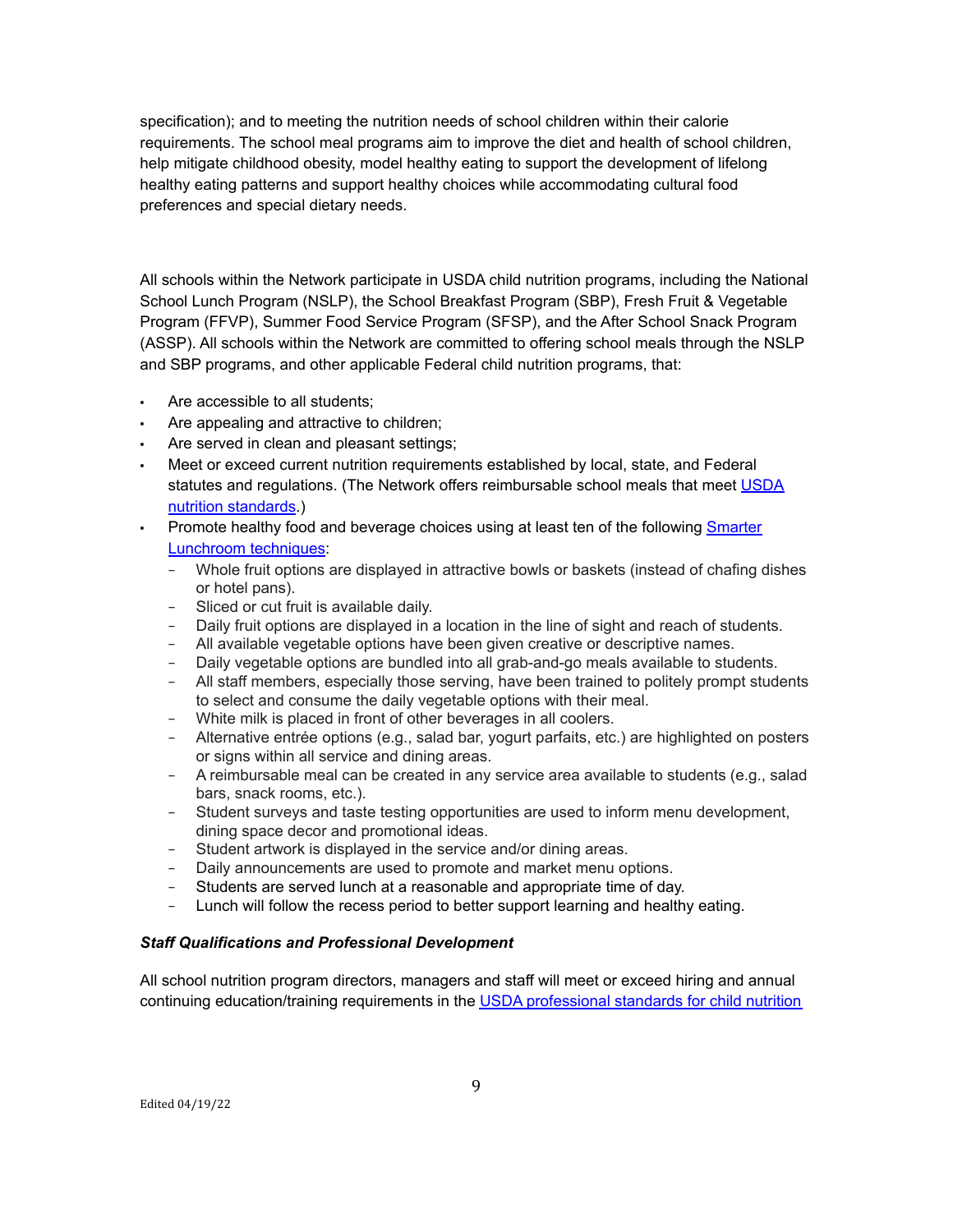[professionals.](http://www.fns.usda.gov/sites/default/files/CN2014-0130.pdf) These school nutrition personnel will refer to USDA's [Professional](http://professionalstandards.nal.usda.gov/) Standards for School Nutrition [Standards](http://professionalstandards.nal.usda.gov/) website to search for training that meets their learning needs.

#### *Water*

To promote hydration: free, safe, unflavored drinking water will be available to all students throughout the school day\* and throughout every school campus\* ("school day" and "school campus" are defined in the glossary). The Network will make drinking water available where school meals are served during meal times. Water cups/jugs will be available in the cafeteria if a drinking fountain is not present. These sources are regularly checked and maintained to ensure good hygiene and safety of water sources.

#### *Competitive Foods and Beverages*

The Network is committed to ensuring that all foods and beverages available to students on the school campus\* during the school day\* support healthy eating. The foods and beverages sold and served outside of the school meal programs (e.g., "competitive" foods and beverages) will meet the USDA Smart Snacks in School nutrition standards, at a minimum. Smart Snacks aim to improve student health and well-being, increase consumption of healthful foods during the school day and create an environment that reinforces the development of healthy eating habits. A summary of the standards and information, as well as a Guide to Smart Snacks in Schools are available at: [http://www.fns.usda.gov/healthierschoolday/tools-schools-smart-snacks.](http://www.fns.usda.gov/healthierschoolday/tools-schools-smart-snacks) The Alliance for a Healthier Generation provides a set of tools to assist with implementation of Smart Snacks available at [www.foodplanner.healthiergeneration.org.](http://www.foodplanner.healthiergeneration.org)

To support healthy food choices and improve student health and well-being, all foods and beverages outside the reimbursable school meal programs that are sold to students on the school campus during the school day\* will meet or exceed the USDA Smart Snacks nutrition standards [or, if the state policy is stronger, "will meet or exceed state nutrition standards"]. These standards will apply in all locations and through all services where foods and beverages are sold, which may include, but are not limited to, à la carte options in cafeterias, vending machines, school stores and snack or food carts.

#### *Celebrations and Rewards*

All foods offered on the school campus will meet or exceed the USDA Smart Snacks in School nutrition standards including through:

- 1. Celebrations and parties. The Network will provide a list of healthy party ideas to parents and teachers, including non-food celebration ideas. Healthy party ideas are available from the Alliance for a Healthier [Generation](https://www.healthiergeneration.org/take_action/schools/snacks_and_beverages/celebrations/) and from the [USDA](http://healthymeals.nal.usda.gov/local-wellness-policy-resources/wellness-policy-elements/healthy-celebrations).
- 2. Classroom snacks brought by parents. The Network will provide to parents a list of [foods](https://www.healthiergeneration.org/live_healthier/eat_healthier/alliance_product_navigator/browse_products/?product_category_id=720) and [beverages](https://www.healthiergeneration.org/live_healthier/eat_healthier/alliance_product_navigator/browse_products/?product_category_id=720) that meet Smart Snacks nutrition standards.
- 3. Rewards and incentives. The Network will provide teachers and other relevant school staff a list of [alternative](https://www.healthiergeneration.org/take_action/schools/snacks_and_beverages/non-food_rewards/) ways to reward children. Foods and beverages will not be used as a reward, or withheld as punishment for any reason, such as for performance or behavior.

Edited 04/19/22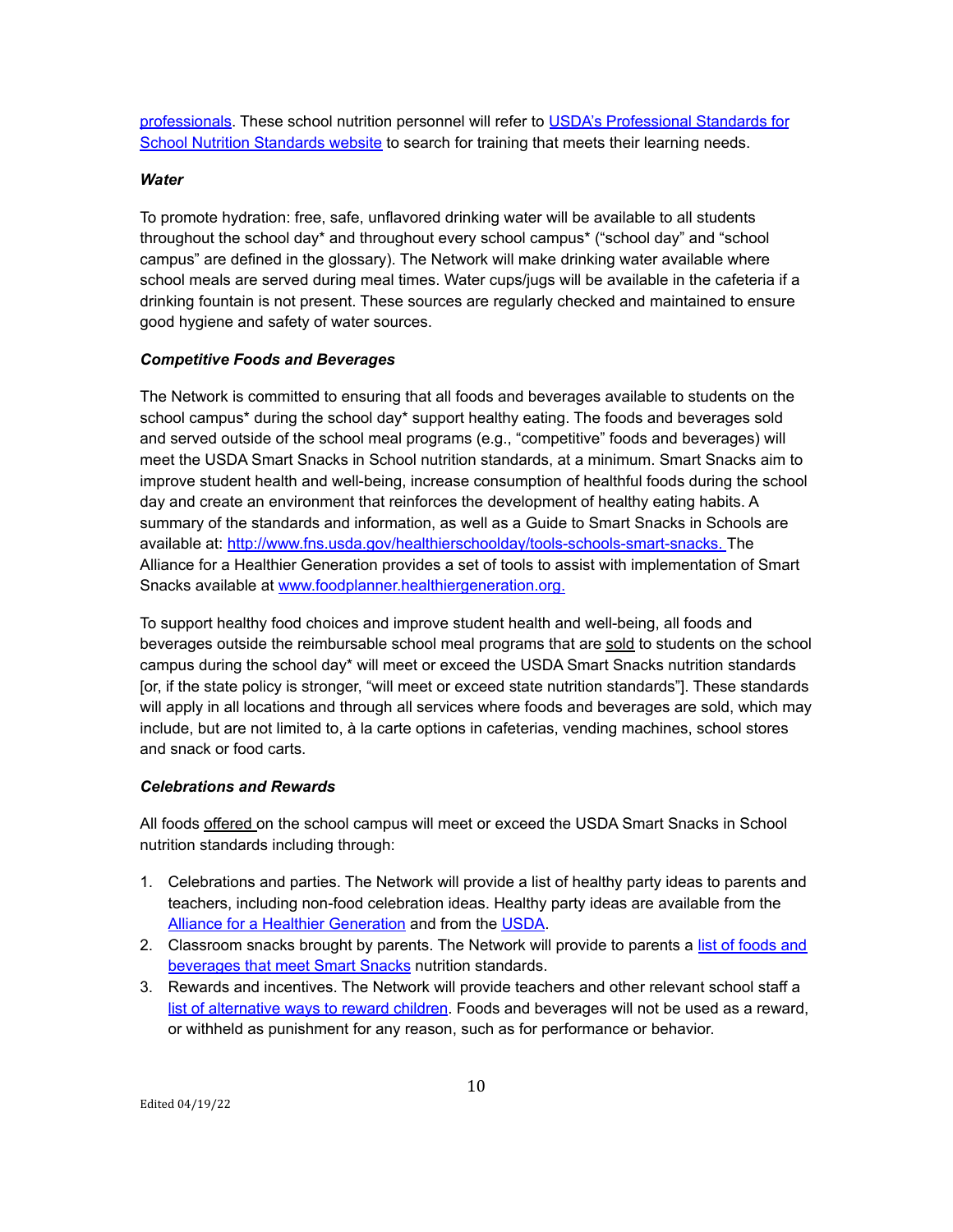#### *Fundraising*

Foods and beverages that meet or exceed the USDA Smart Snacks in Schools nutrition standards may be sold through fundraisers on the school campus\* during the school day\*. The Network will make available to parents and teachers a list of healthy fundraising ideas [*examples from the Alliance for a Healthier [Generation](https://www.healthiergeneration.org/take_action/schools/snacks_and_beverages/fundraisers/) and the [USDA](http://healthymeals.nal.usda.gov/local-wellness-policy-resources/wellness-policy-elements/healthy-fundraising)*].

#### *Nutrition Promotion*

Nutrition promotion and education positively influence lifelong eating behaviors by using evidence-based techniques and nutrition messages, and by creating food environments that encourage healthy nutrition choices and encourage participation in school meal programs. Students and staff will receive consistent nutrition messages throughout schools, classrooms, gymnasiums, and cafeterias. Nutrition promotion also includes marketing and advertising nutritious foods and beverages to students and is most effective when implemented consistently through a comprehensive and multi-channel approach by school staff, teachers, parents, students and the community.

The Network will promote healthy food and beverage choices for all students throughout the school campus, as well as encourage participation in school meal programs. This promotion will occur through at least:

- Implementing at least ten or more evidence-based healthy food promotion techniques through the school meal programs using Smarter [Lunchroom](http://smarterlunchrooms.org/ideas) techniques; and
- Ensuring 100% of foods and beverages promoted to students meet the USDA Smart Snacks in School nutrition standards. Additional promotion techniques that the Network and individual schools may use are available at <http://www.foodplanner.healthiergeneration.org/>

#### *Nutrition Education*

The Network will teach, model, encourage and support healthy eating by all students. Schools will provide nutrition education and engage in nutrition promotion that:

- Is designed to provide students with the knowledge and skills necessary to promote and protect their health;
- Is part of not only health education classes, but also integrated into other classroom instruction through subjects such as math, science, language arts, social sciences and elective subjects;
- Includes enjoyable, developmentally-appropriate, culturally-relevant and participatory activities, such as cooking demonstrations or lessons, promotions, taste-testing, farm visits and school gardens;
- Promotes fruits, vegetables, whole-grain products, low-fat and fat-free dairy products and healthy food preparation methods;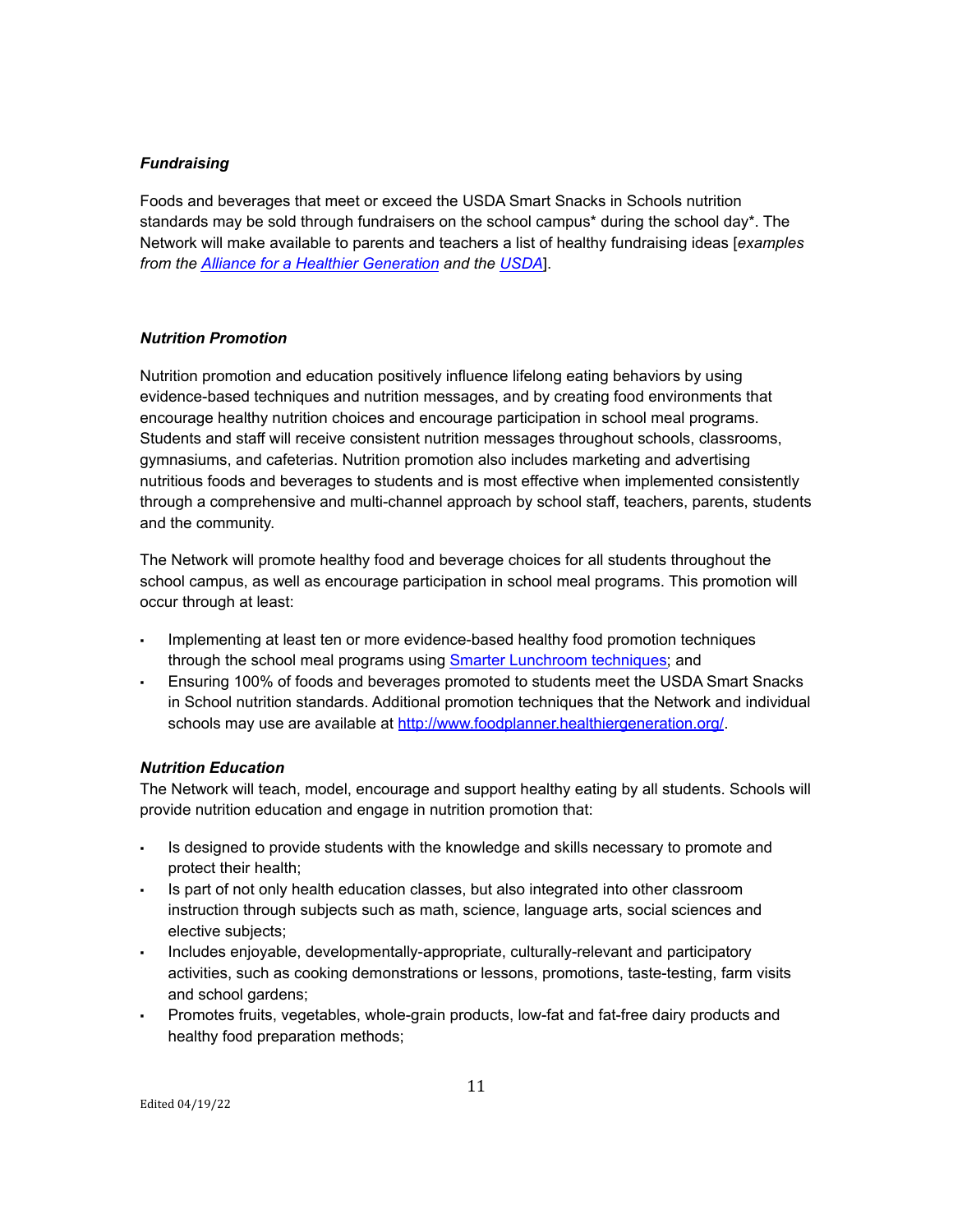- Emphasizes caloric balance between food intake and energy expenditure (promotes physical activity/exercise);
- Links with school meal programs, cafeteria nutrition promotion activities, school gardens, Farm to School programs, other school foods and nutrition-related community services;
- Teaches media literacy with an emphasis on food and beverage marketing; and
- Includes nutrition education training for teachers and other staff.
- In elementary schools, nutrition education will be offered at each grade level as part of a sequential, comprehensive, standards-based health education curriculum that meets state and national standards.
- All health education teachers will provide opportunities for students to practice or rehearse the skills taught through the health education curricula.

#### *Essential Healthy Eating Topics in Health Education*

The Network will include in the health education curriculum a minimum of 12 of the following essential topics on healthy eating:

- Relationship between healthy eating and personal health and disease prevention
- **Food guidance from [MyPlate](http://www.choosemyplate.gov)**
- Reading and using FDA's nutrition fact labels
- **Eating a variety of foods every day**
- Balancing food intake and physical activity
- Eating more fruits, vegetables and whole grain products
- Choosing foods that are low in fat, saturated fat, and cholesterol and do not contain *trans* fat
- Choosing foods and beverages with little added sugars
- Eating more calcium-rich foods
- Preparing healthy meals and snacks
- Risks of unhealthy weight control practices
- Accepting body size differences
- Food safety
- Importance of water consumption
- Importance of eating breakfast
- Making healthy choices when eating at restaurants
- Eating disorders
- **The Dietary [Guidelines](https://www.choosemyplate.gov/dietary-guidelines) for Americans**
- Reducing sodium intake
- Social influences on healthy eating, including media, family, peers and culture
- How to find valid information or services related to nutrition and dietary behavior
- How to develop a plan and track progress toward achieving a personal goal to eat healthfully
- Resisting peer pressure related to unhealthy dietary behavior
- Influencing, supporting, or advocating for others' healthy dietary behavior

#### *Food and Beverage Marketing in Schools*

The Network is committed to providing a school environment that ensures opportunities for all students to practice healthy eating and physical activity behaviors throughout the school day while minimizing commercial distractions. The Network strives to teach students how to make informed choices about nutrition, health and physical activity. These efforts will be weakened if students are subjected to advertising on Network property that contains messages inconsistent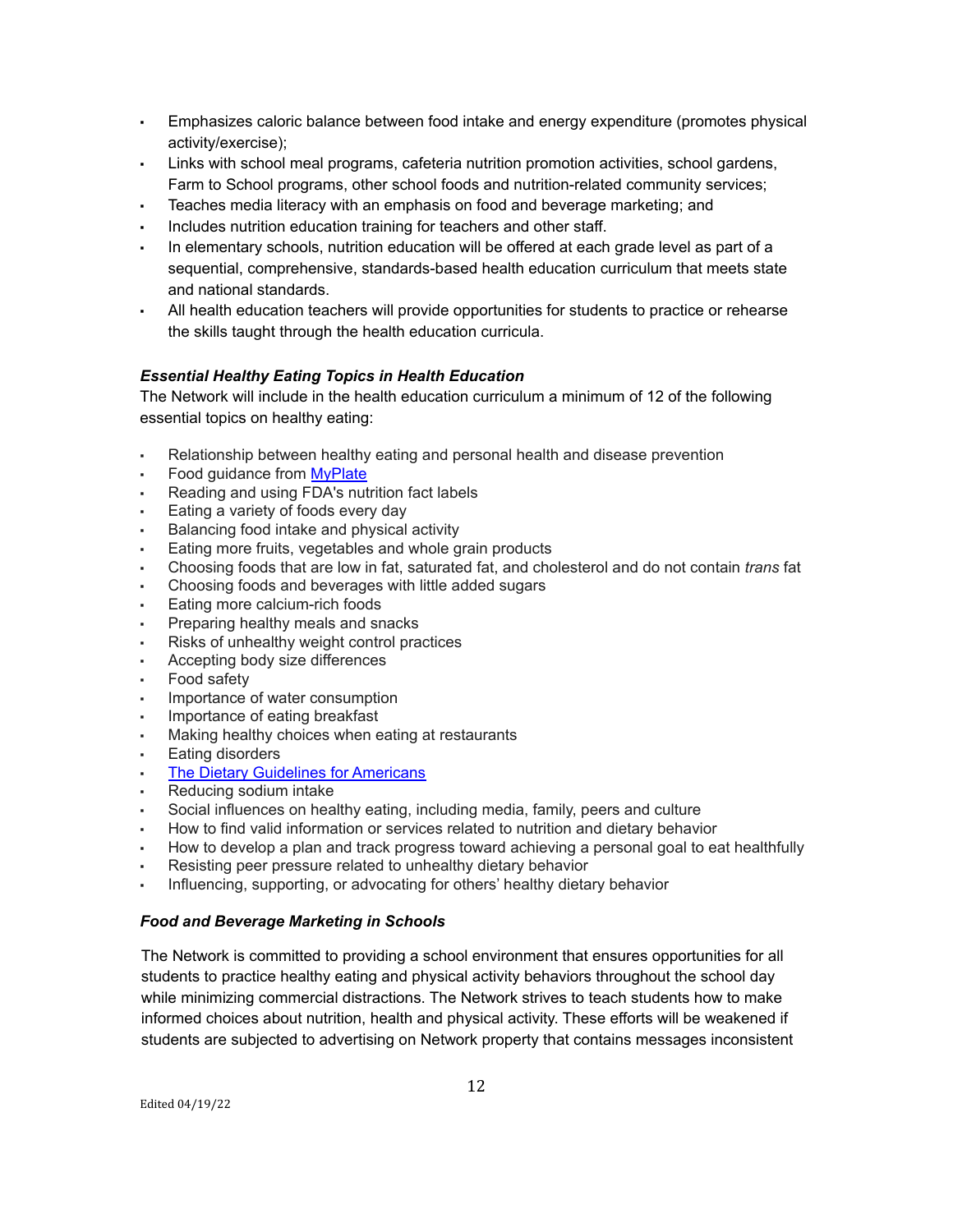with the health information the Network is imparting through nutrition education and health promotion efforts. It is the intent of the Network to protect and promote student's health by permitting advertising and marketing for only those foods and beverages that are permitted to be sold on the school campus, consistent with the Network's wellness policy.

Any foods and beverages marketed or promoted to students on the school campus\* during the school day\* will meet or exceed the USDA Smart Snacks in School nutrition standards such that only those foods that comply with or exceed those nutrition standards are permitted to be marketed or promoted to students.

Food and beverage marketing is defined as advertising and other promotions in schools. Food and beverage marketing often includes an oral, written, or graphic statements made for the purpose of promoting the sale of a food or beverage product made by the producer, manufacturer, seller or any other entity with a commercial interest in the product.<sup>15</sup> This term includes, but is not limited to the following:

- Brand names, trademarks, logos or tags, except when placed on a physically present food or beverage product or its container.
- Displays, such as on vending machine exteriors
- Corporate brand, logo, name or trademark on school equipment, such as marquees, message boards, scoreboards or backboards (Note: immediate replacement of these items are not required; however, Networks will replace or update scoreboards or other durable equipment when existing contracts are up for renewal or to the extent that is in financially possible over time so that items are in compliance with the marketing policy.)
- Corporate brand, logo, name or trademark on cups used for beverage dispensing, menu boards, coolers, trash cans and other food service equipment; as well as on posters, book covers, pupil assignment books or school supplies displayed, distributed, offered or sold by the Network.
- Advertisements in school publications or school mailings.
- Free product samples, taste tests or coupons of a product, or free samples displaying advertising of a product.

# <span id="page-12-0"></span>**IV. Physical Activity**

Children and adolescents should participate in at least 60 minutes of physical activity every day. A substantial percentage of students' physical activity can be provided through a comprehensive school physical activity program (CSPAP). A CSPAP reflects strong coordination and synergy across all of the components: quality physical education as the foundation; physical activity before, during and after school; staff involvement and family and community engagement and

<sup>&</sup>lt;sup>15</sup> As the Network/school nutrition services/Athletics Department/PTA/PTO reviews existing contracts and considers new contracts, equipment and product purchasing (and replacement) decisions should reflect the applicable marketing guidelines established by the Network wellness policy.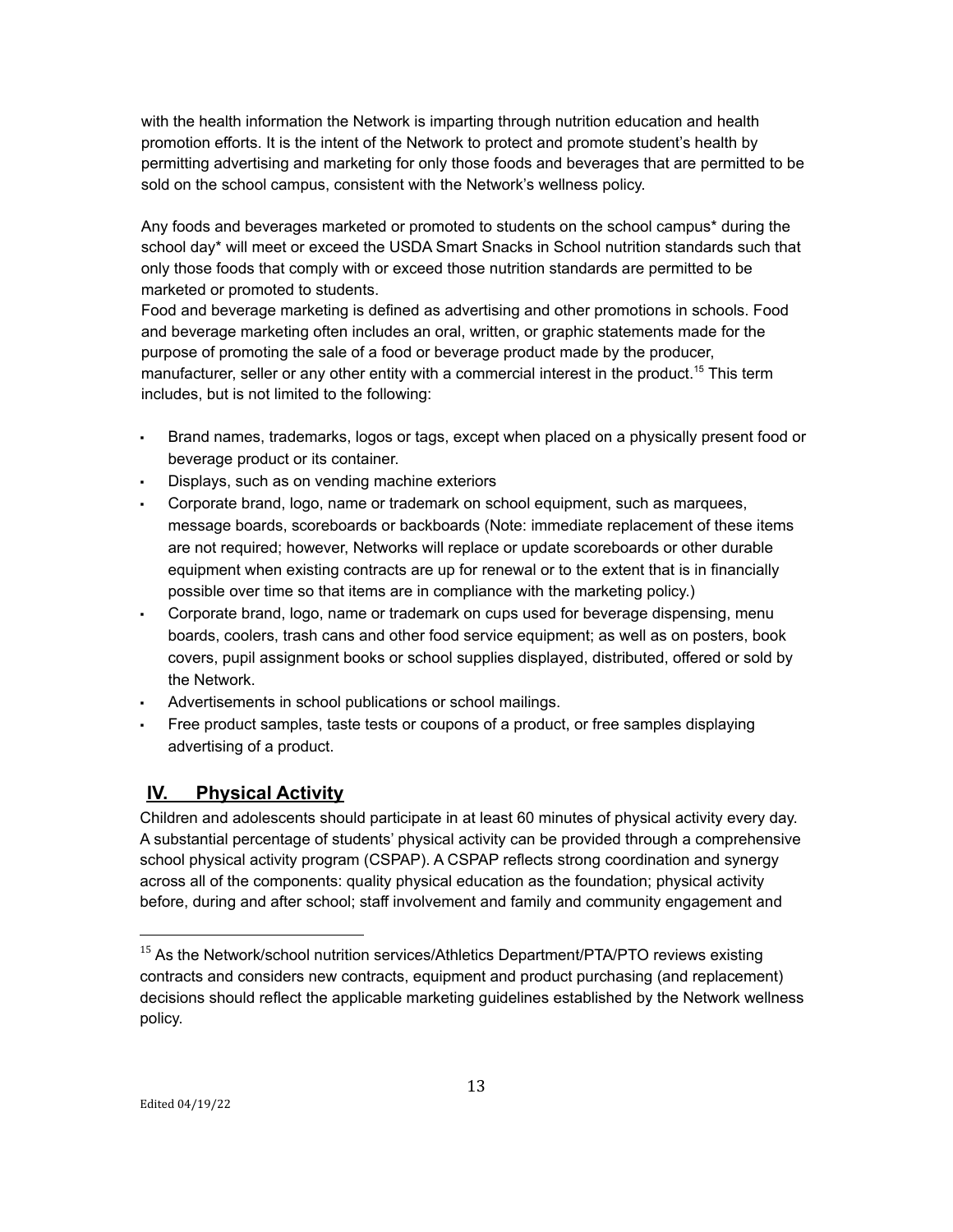the Network is committed to providing these opportunities. Schools will ensure that these varied physical activity opportunities are in addition to, and not as a substitute for, physical education (addressed in "Physical Education" subsection). All schools in the Network will be encouraged to participate in *Let's Move!* Active Schools ([www.letsmoveschools.org\)](http://www.letsmoveschools.org) in order to successfully address all CSPAP areas.

Physical activity during the school day (including but not limited to recess, classroom physical activity breaks or physical education) **will not be withheld** as punishment for any reason. This does not include participation on sports teams that have specific academic requirements. The Network will provide teachers and other school staff with a list of [ideas](http://cspinet.org/new/pdf/constructive_classroom_rewards.pdf) for alternative ways to discipline students.

To the extent practicable, the Network will ensure that its grounds and facilities are safe and that equipment is available to students to be active. The Network will conduct necessary inspections and repairs.

Through a formal joint- or shared-use agreement, indoor and outdoor physical activity facilities and spaces will be open to students, their families, and the community outside of school hours (meets Healthy Schools Program Gold-level criteria). Change Lab [Solutions](http://changelabsolutions.org/shared-use) provides guidance regarding joint- or shared-use agreements.

The Network will work with schools to ensure that inventories of physical activity supplies and equipment are known and, when necessary, will work with community partners to ensure sufficient quantities of equipment are available to encourage physical activity for as many students as possible.

#### *Physical Education*

The Network will provide students with physical education, using an age-appropriate, sequential physical education curriculum consistent with national and state standards for physical education. The physical education curriculum will promote the benefits of a physically active lifestyle and will help students develop skills to engage in lifelong healthy habits, as well as incorporate essential health education concepts (discussed in the "*Essential Physical Activity Topics in Health Education*" subsection). The curriculum will support the essential components of physical education.

All students will be provided equal opportunity to participate in physical education classes. The Network will make appropriate accommodations to allow for equitable participation for all students and will adapt physical education classes and equipment as necessary.

All Network **elementary students** in each grade will receive physical education for at least 60-90 minutes per week throughout the school year.

All Network **secondary students** (middle and high school) are required to take the equivalent of one academic year of physical education.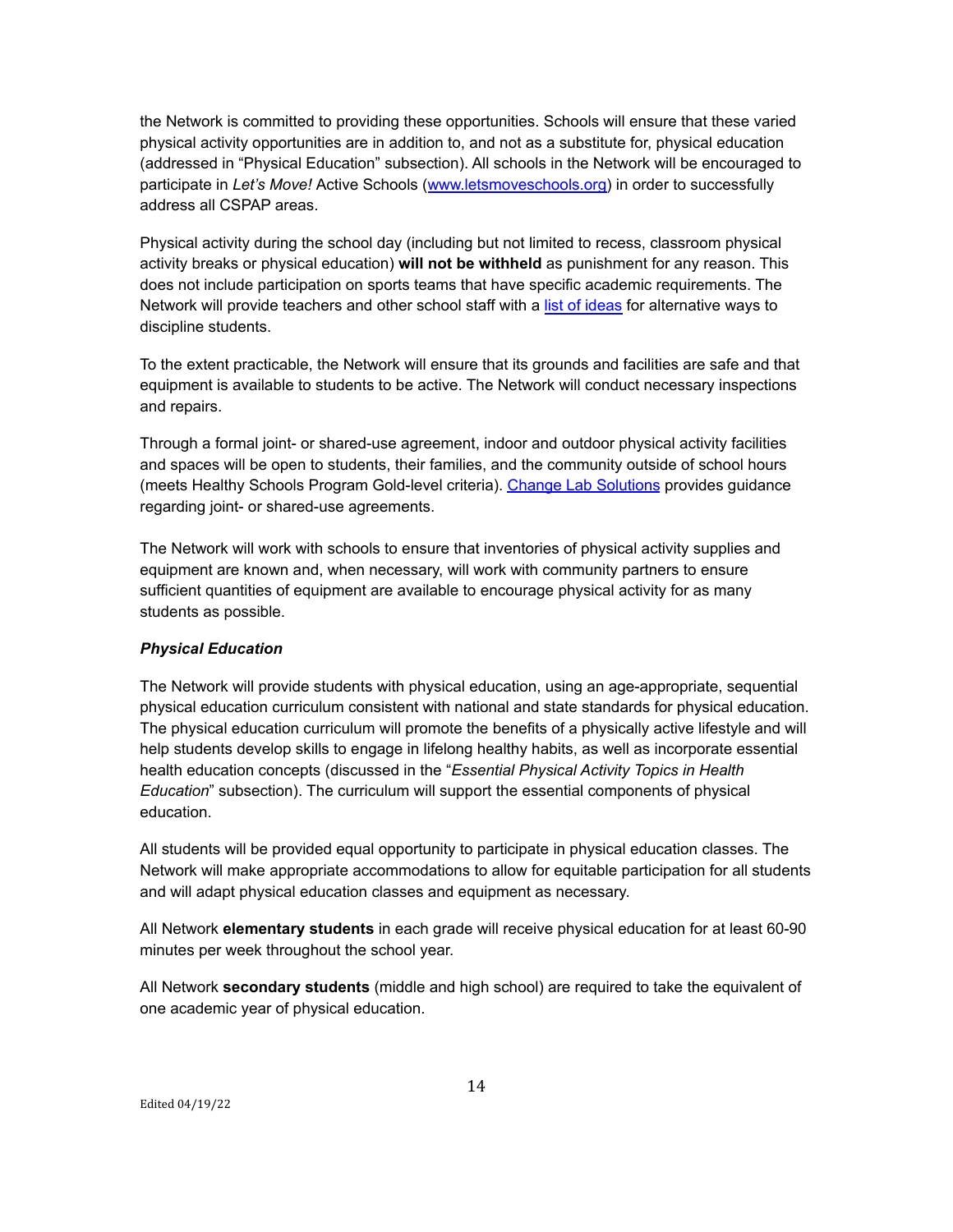The Network physical education program will promote student physical fitness through individualized fitness and activity assessments (via the [Presidential](http://www.pyfp.org/) Youth Fitness Program or other appropriate assessment tool) and will use criterion-based reporting for each student.

Students will be moderately to vigorously active for at least 50% of class time during most or all physical education class sessions.

All physical education teachers in the Network will be required to participate in at least a once a year professional development in education (meets Healthy Schools Program Silver-level criteria).

Waivers, exemptions, or substitutions for physical education classes are not granted.

#### *Essential Physical Activity Topics in Health Education*

Health education will be required in all grades (elementary) and the Network will require middle and high school students to take and pass at least one health education course. The Network will include in the health education curriculum a minimum of 12 the following essential topics on physical activity:

- The physical, psychological, or social benefits of physical activity
- How physical activity can contribute to a healthy weight
- How physical activity can contribute to the academic learning process
- How an inactive lifestyle contributes to chronic disease
- Health-related fitness, that is, cardiovascular endurance, muscular endurance, muscular strength, flexibility, and body composition
- Differences between physical activity, exercise and fitness
- Phases of an exercise session (warm up, workout and cool down)
- Overcoming barriers to physical activity
- Decreasing sedentary activities, such as TV watching
- Opportunities for physical activity in the community
- Preventing injury during physical activity
- Weather-related safety (e.g., avoiding heat stroke, hypothermia, sunburn, etc.)
- How much physical activity is enough, that is, determining frequency, intensity, time and type of physical activity
- Developing an individualized physical activity and fitness plan
- Monitoring progress toward reaching goals in an individualized physical activity plan
- Dangers of using performance-enhancing drugs, such as steroids
- Social influences on physical activity, including media, family, peers and culture
- How to find valid information or services related to physical activity and fitness
- How to influence, support, or advocate for others to engage in physical activity
- How to resist peer pressure that discourages physical activity

#### *Recess (Elementary)*

All elementary schools will offer at least **20 minutes of recess** on all days during the school year. If recess is offered before lunch, schools will have appropriate hand-washing facilities and/or hand-sanitizing mechanisms located just inside/outside the cafeteria to ensure proper hygiene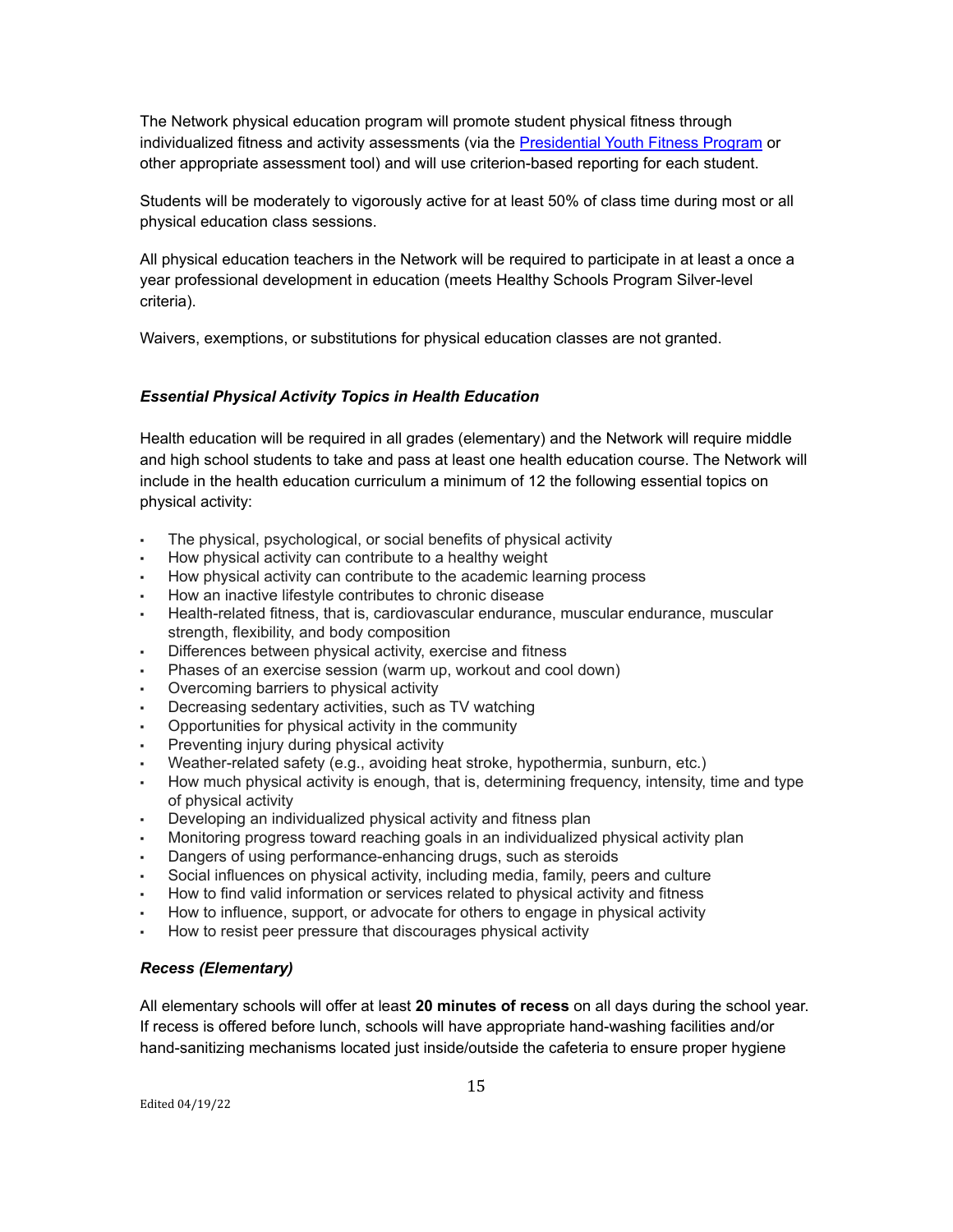prior to eating and students are required to use these mechanisms before eating. Hand-washing time, as well as time to put away coats/hats/gloves, will be built into the recess transition period/timeframe before students enter the cafeteria.

**Outdoor recess** will be offered when weather is feasible for outdoor play. Students will be allowed outside for recess except when outdoor temperature is above/below Network-set temperature, inclusive of wind chill factors, during "code orange" or "code red" days, during storms with lightening or thunder, or at the discretion of the building administrator based on his/her best judgment of safety conditions.

In the event that the school or Network must conduct **indoor recess,** teachers and staff will follow the indoor recess guidelines that promote physical activity for students, to the extent practicable. Each school will maintain and enforce its own indoor recess guidelines.

Recess will complement, not substitute, physical education class. Recess monitors or teachers will encourage students to be active, and will serve as role models by being physically active alongside the students whenever feasible.

#### *Classroom Physical Activity Breaks (Elementary and Secondary)*

The Network recognizes that students are more attentive and ready to learn if provided with periodic breaks when they can be physically active or stretch. Thus, students will be offered **periodic opportunities** to be active or to stretch throughout the day on all or most days during a typical school week. The Network recommends teachers provide short (3-5-minute) physical activity breaks to students during and between classroom time at least three days per week. These physical activity breaks will complement, not substitute, for physical education class, recess, and class transition periods.

The Network will provide resources and links to resources, tools, and technology with ideas for classroom physical activity breaks. Resources and ideas are available through [USDA](http://healthymeals.nal.usda.gov/resource-library/physical-activity-school-aged-children/activities-and-tools) and the **Alliance for a Healthier [Generation.](https://www.healthiergeneration.org/take_action/schools/physical_activity/physical_activities/)** 

#### *Active Academics*

Teachers will incorporate movement and kinesthetic learning approaches into "core" subject instruction when possible (e.g., science, math, language arts, social studies and others) and do their part to limit sedentary behavior during the school day.

The Network will support classroom teachers incorporating physical activity and employing kinesthetic learning approaches into core subjects by providing annual professional development opportunities and resources, including information on leading activities, activity options, as well as making available background material on the connections between learning and movement.

Teachers will serve as role models by being physically active alongside the students whenever feasible.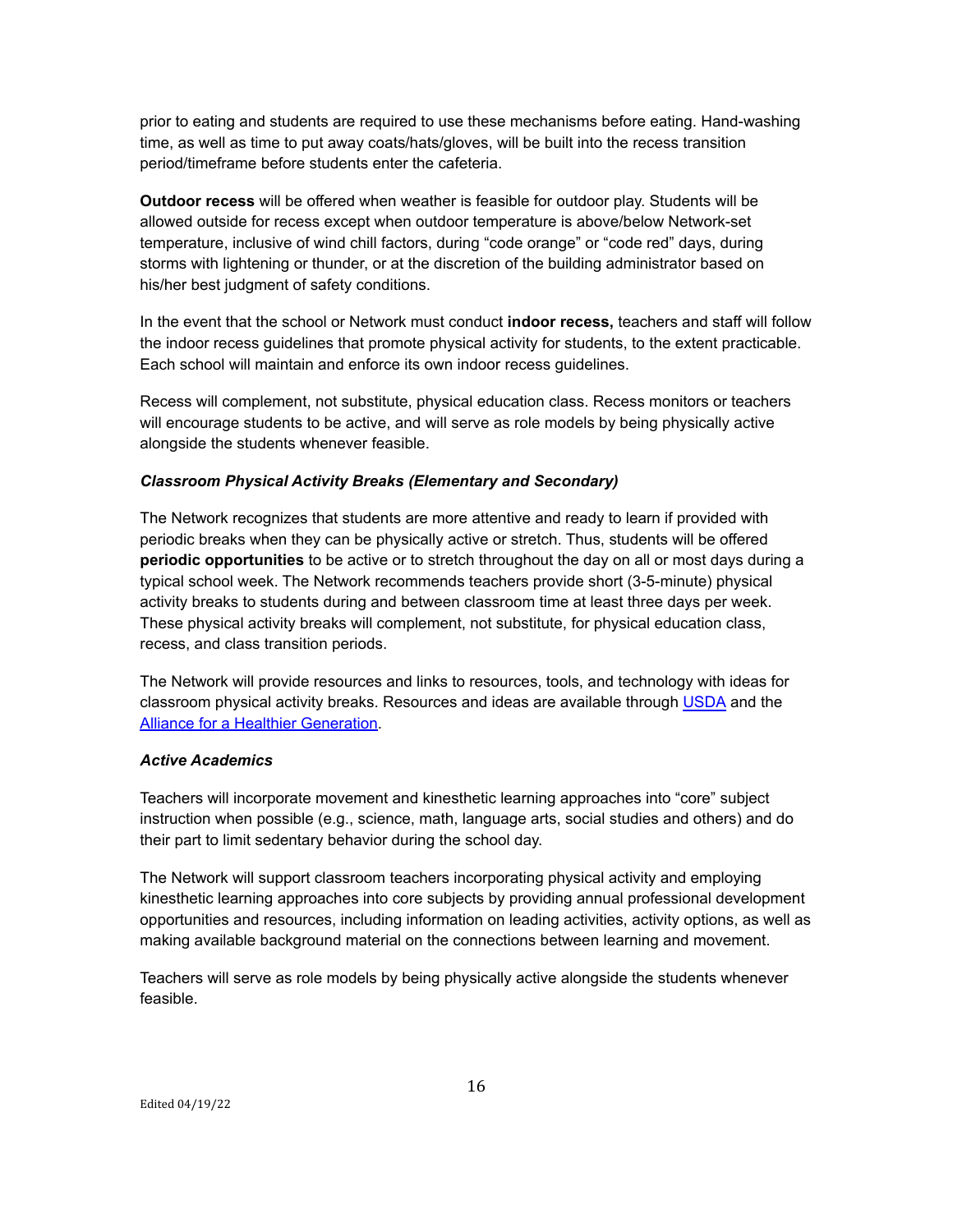#### *Before and After School Activities*

The Network offers opportunities for students to participate in physical activity either before and/or after the school day (or both) through a variety of methods. The Network will encourage students to be physically active before and after school by:

- Offering intramural athletic clubs and other after school programs that allow students to be active
- Allowing students to participate in interscholastic athletics as follows:
	- Volleyball
		- Basketball
		- Track
		- Soccer

#### *Active Transport*

The Network will support active transport to and from school, such as walking or biking. The Network will encourage this behavior by engaging in *six or more* of the activities below; including but not limited to:

- Designate safe or preferred routes to school
- Promote activities such as participation in International Walk to School Week, National Walk and Bike to School Week
- Secure storage facilities for bicycles and helmets (e.g., shed, cage, fenced area)
- **·** Instruction on walking/bicycling safety provided to students
- Promote safe routes program to students, staff, and parents via newsletters, websites, local newspaper
- Document the number of children walking and or biking to and from school
- Create and distribute maps of school environment (e.g., sidewalks, crosswalks, roads, pathways, bike racks, etc.)

## <span id="page-16-0"></span>**V. Other Activities that Promote Student Wellness**

The Network will integrate wellness activities across the entire school setting, not just in the cafeteria, other food and beverage venues and physical activity facilities. The Network will coordinate and integrate other initiatives related to physical activity, physical education, nutrition and other wellness components so all efforts are complementary, not duplicative, and work towards the same set of goals and objectives promoting student well-being, optimal development and strong educational outcomes.

Schools in the Network are encouraged to coordinate content across curricular areas that promote student health, such as teaching nutrition concepts in mathematics, with consultation provided by either the school or the Network's curriculum experts.

All efforts related to obtaining federal, state or association recognition for efforts, or grants/funding opportunities for healthy school environments will be coordinated with and complementary of the wellness policy, including but not limited to ensuring the involvement of the NWC/SWC.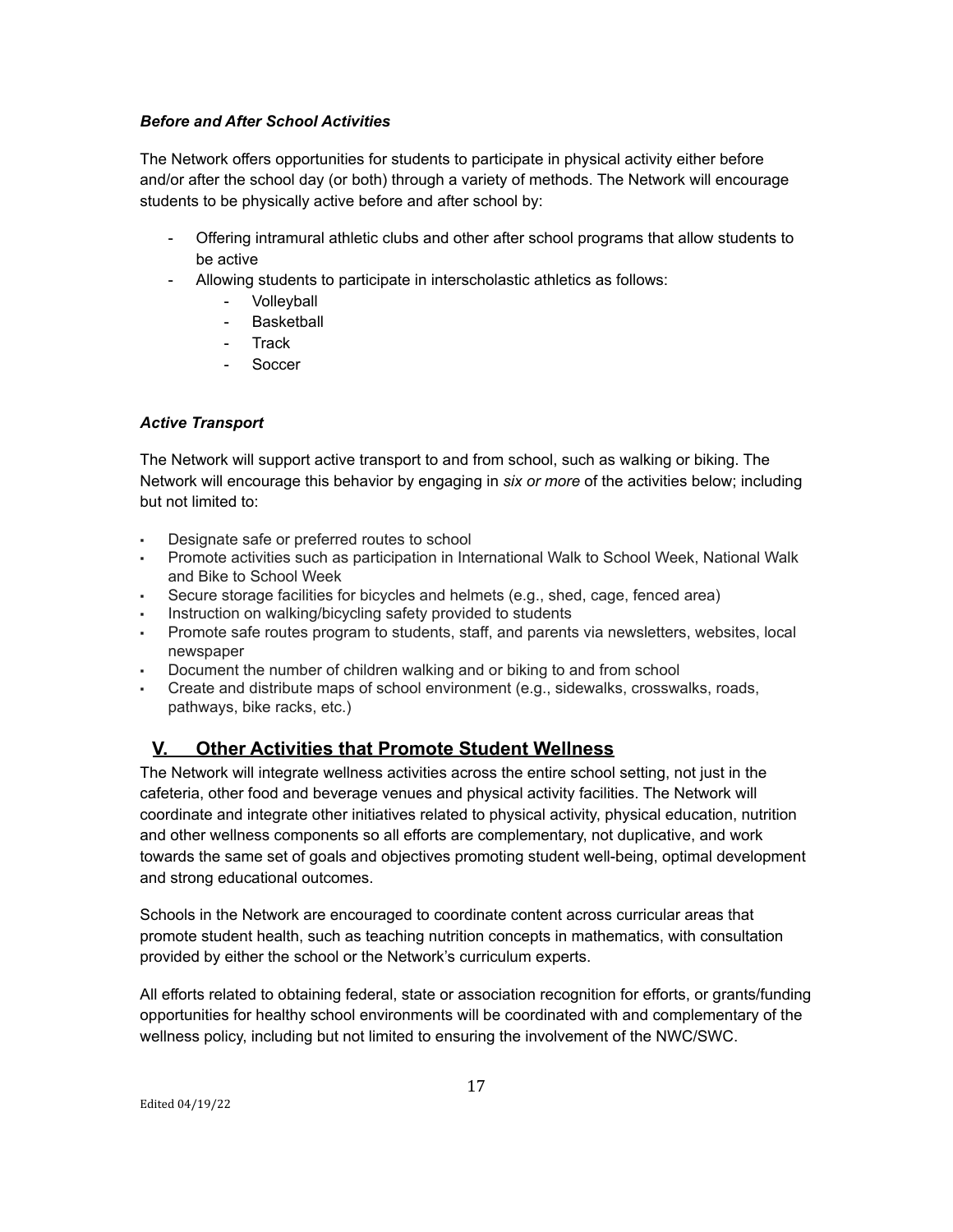All school-sponsored events will adhere to the wellness policy guidelines. All school-sponsored wellness events will include physical activity and healthy eating opportunities when appropriate.

#### *Community Partnerships*

The Network will build relationships with community partners (e.g., hospitals, universities/colleges, local businesses, SNAP-Ed providers and coordinators, etc.) in support of this wellness policy's implementation. Existing and new community partnerships and sponsorships will be evaluated to ensure that they are consistent with the wellness policy and its goals.

#### *Community Health Promotion and Family Engagement*

The Network will promote to parents/caregivers, families, and the general community the benefits of and approaches for healthy eating and physical activity throughout the school year. Families will be informed and invited to participate in school-sponsored activities and will receive information about health promotion efforts.

As described in the "Community Involvement, Outreach, and Communications" subsection*,* the Network will use electronic mechanisms (e.g., email or displaying notices on the Network's website), as well as non-electronic mechanisms, (e.g., newsletters, presentations to parents or sending information home to parents), to ensure that all families are actively notified of opportunities to participate in school-sponsored activities and receive information about health promotion efforts.

#### *Staff Wellness and Health Promotion*

The NWC will also focus on staff wellness issues, identifying and disseminating wellness resources and performing other functions that support staff wellness in coordination with human resources staff.

Schools in the Network will implement strategies to support staff in actively promoting and modeling healthy eating and physical activity behaviors. The Network promotes staff member participation in health promotion programs and will support programs for staff members on healthy eating/weight management that are accessible and free or low-cost.

#### *Professional Learning*

When feasible, the Network will offer annual professional learning opportunities and resources for staff to increase knowledge and skills about promoting healthy behaviors in the classroom and school (e.g., increasing the use of kinesthetic teaching approaches or incorporating nutrition lessons into math and physics class). Professional learning will help Network staff understand the connections between academics and health and the ways in which health and wellness are integrated into ongoing Network reform or academic improvement plans/efforts.

#### <span id="page-17-0"></span>*Glossary:*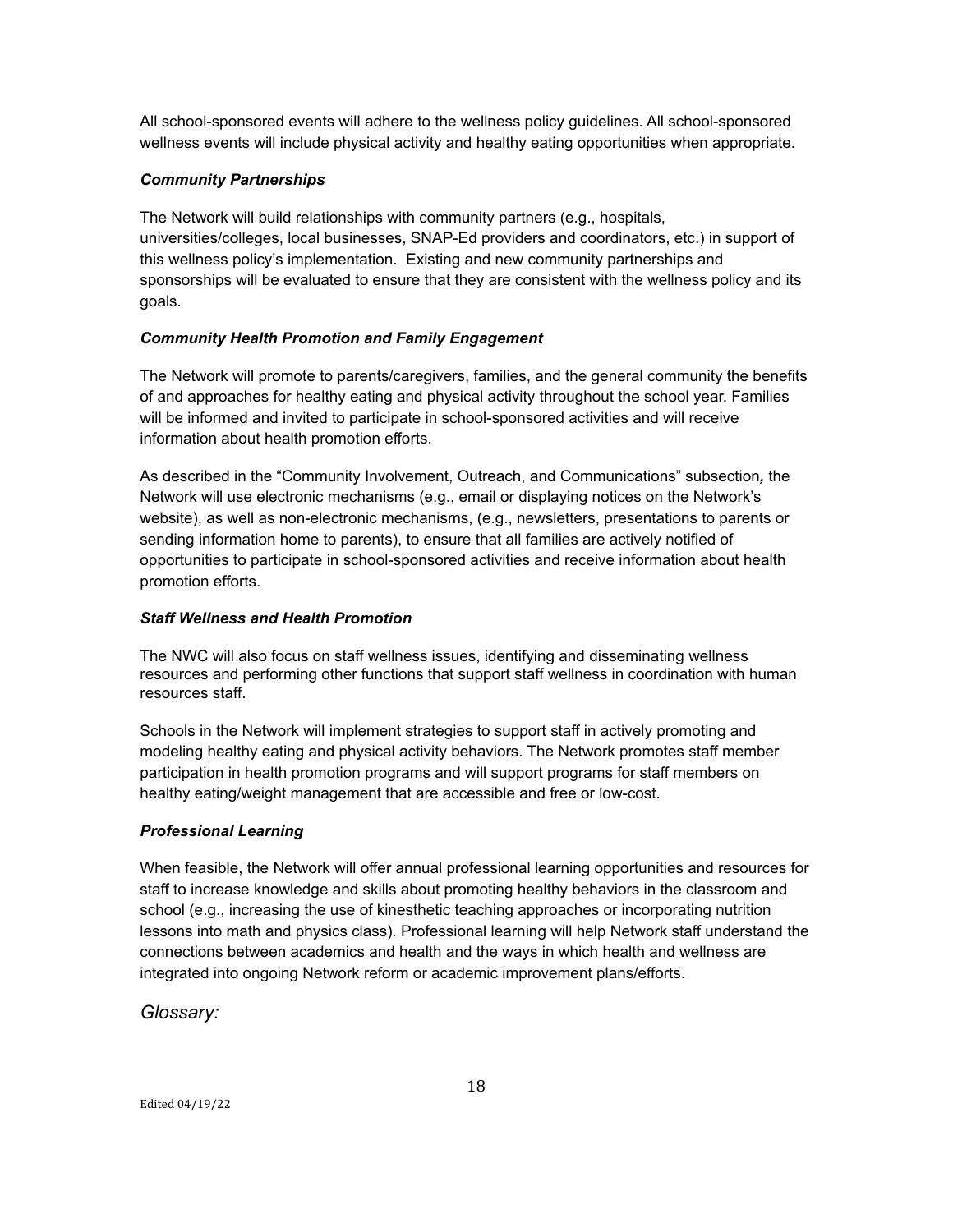**Extended School Day** – the time during, before and afterschool that includes activities such as clubs, intramural sports, band and choir practice, drama rehearsals and more.

**School Campus** - areas that are owned or leased by the school and used at any time for school-related activities, including on the outside of the school building, school buses or other vehicles used to transport students, athletic fields and stadiums (e.g., on scoreboards, coolers, cups, and water bottles), or parking lots.

**School Day** – the time between midnight the night before to 30 minutes after the end of the instructional day.

**Triennial** – recurring every three years.

#### **Appendix A: List of Contacts**

- Tim Sopko, Christel House Schools Director of Operations
	- 219.746.4602
- Summer Stone, Christel House Schools Chief School Business Officer
	- 317.783.4901
- Michelle Estes, Sodexo General Manager
	- 317.783.4901